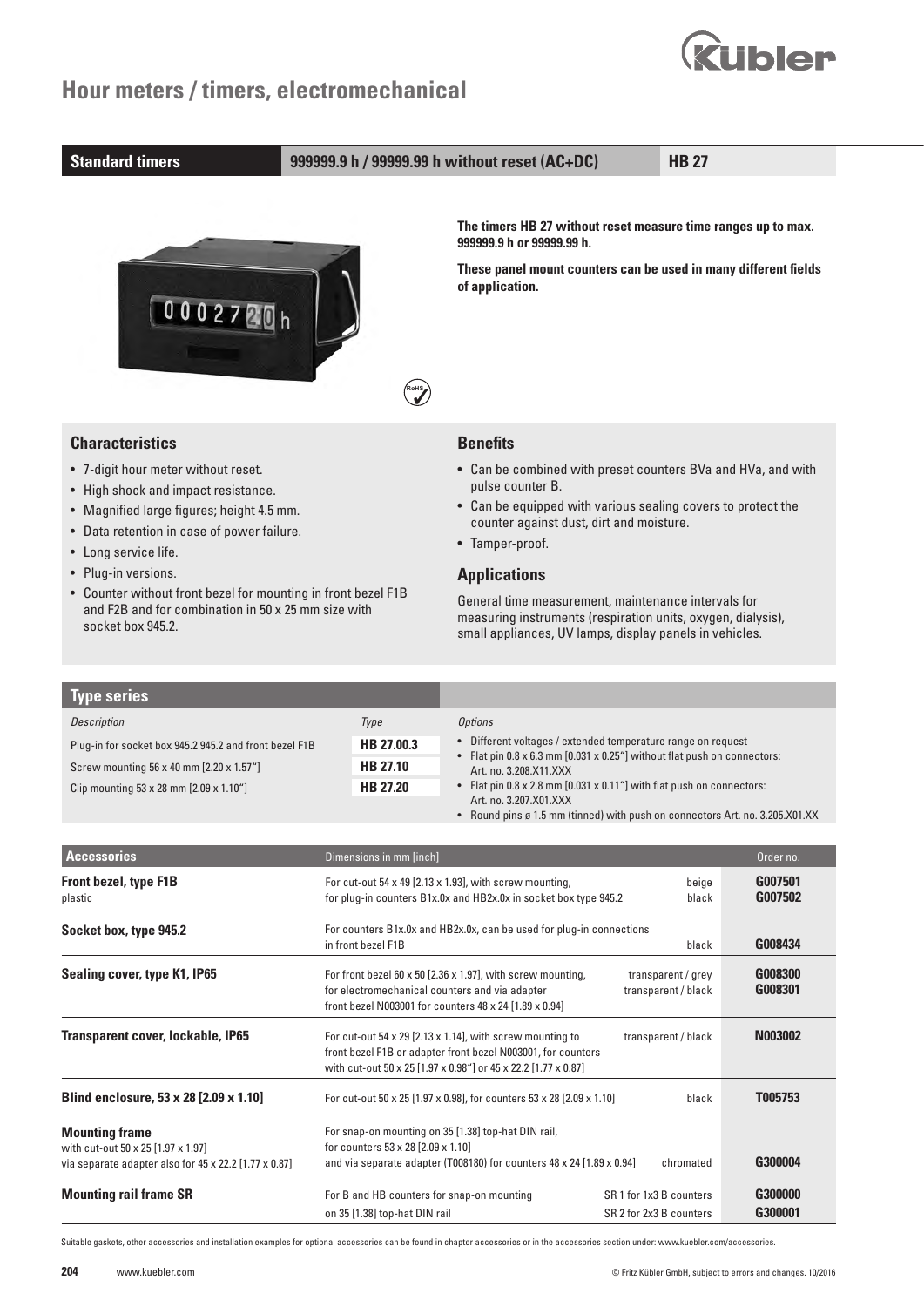

#### **Standard timers 999999.9 h / 99999.99 h without reset (AC+DC) HB 27**

**Technical data**

| General technical data       |                  |                                                                                            |  |  |  |  |  |  |
|------------------------------|------------------|--------------------------------------------------------------------------------------------|--|--|--|--|--|--|
| <b>Display</b>               | number of digits | 7, DC: 99999.99 h, AC: 999999.9 h                                                          |  |  |  |  |  |  |
| <b>Height of figures</b>     |                  | 4.5 mm $[0.17"$                                                                            |  |  |  |  |  |  |
| <b>Color of figures</b>      |                  | white and red on black                                                                     |  |  |  |  |  |  |
| <b>Operating temperature</b> |                  | $-15^{\circ}$ C  +50 $^{\circ}$ C [+5 $^{\circ}$ F  +122 $^{\circ}$ F]<br>(non-condensing) |  |  |  |  |  |  |
| <b>Mounting position</b>     |                  | any                                                                                        |  |  |  |  |  |  |

| <b>Mechanical characteristics</b> |                            |  |  |  |  |  |  |
|-----------------------------------|----------------------------|--|--|--|--|--|--|
| <b>Protection</b>                 | up to IP51 (front side)    |  |  |  |  |  |  |
| with sealing cover K1             | IP54 (front side)          |  |  |  |  |  |  |
| with transparent cover Dv, Dvs    | IP55 (front side)          |  |  |  |  |  |  |
| <b>Housing</b>                    | plastic PC (Polycarbonate) |  |  |  |  |  |  |
| Weight                            | approx. 45 g [1.59 oz]     |  |  |  |  |  |  |

| <b>Electrical characteristics</b> |                                                                                                                              |                                                                                                                                                                                                 |  |  |  |  |  |
|-----------------------------------|------------------------------------------------------------------------------------------------------------------------------|-------------------------------------------------------------------------------------------------------------------------------------------------------------------------------------------------|--|--|--|--|--|
| <b>Electrical connection</b>      | cable<br>type HB 27.00.3                                                                                                     | 2 x 0.5 mm <sup>2</sup> [AWG20], NYFAZ,<br>$0.5$ m $[1.64']$ long<br>AC: grey/grey<br>$DC: red +, black -$<br>round pins $\varnothing$ 1.6 mm $[0.063'']$<br>(plugs into socket box type 945.2) |  |  |  |  |  |
| <b>Test voltage</b>               |                                                                                                                              | 2000 V AC, 50 Hz for AC counters                                                                                                                                                                |  |  |  |  |  |
| <b>Power consumption</b>          | $1030$ V DC<br>36  80 V DC<br>$100130$ V DC<br>$2030$ V AC<br>42  48 V AC<br>100  130 V AC<br>187  264 V AC<br>360  440 V AC | approx. 500 mW<br>approx. 900 mW<br>approx. 750 mW<br>approx. 0.3 VA<br>approx. 0.25 VA<br>approx. 0.6 VA<br>approx. 1.2 VA<br>approx. 1.65 VA                                                  |  |  |  |  |  |
| <b>Rated voltages</b>             | AC (50 or 60 Hz)<br>DC.                                                                                                      | 20  30 / 42  48 / 100  130 /<br>187  264 / 360  440 V AC<br>10  30 / 36  80 / 100  130 V DC                                                                                                     |  |  |  |  |  |
| <b>Accuracy</b>                   | AC<br>DC.                                                                                                                    | supply frequency $+30$ ms<br>$< 0.003 \%$ (at 24 h)                                                                                                                                             |  |  |  |  |  |
| <b>EMC</b> standards              |                                                                                                                              | EN 55011 class B<br>EN 61000-6-2, EN 61000-6-3                                                                                                                                                  |  |  |  |  |  |
| <b>Device safety</b>              | designed to<br>protection class<br>application area                                                                          | EN 61010 part 1<br>$\mathfrak{p}$<br>pollution level 2                                                                                                                                          |  |  |  |  |  |

**Plug-in for socket box 945.2 and front bezel F1B Type HB 27.00.3**





#### 1 Push on connector ø 1.5 [0.059] tinned 2 Round pin ø 1.6 [0.063] tinned

|            |          |            | Art. no.      |               |               |               |               |               |               |
|------------|----------|------------|---------------|---------------|---------------|---------------|---------------|---------------|---------------|
| Type       | Display  | Voltage    | 1030V         | 2030V         | 36  80 V      | 4248V         | 100  130 V    | 187  264 V    | 360  440 V    |
| HB 27.00.3 | digits   | AC (50 Hz) |               | 3.205.001.071 |               | 3.205.001.072 | 3.205.001.074 | 3.205.001.075 | 3.205.001.079 |
|            | ' diaits | AC (60 Hz) |               | 3.205.001.081 |               | 3.205.001.082 | 3.205.001.084 | 3.205.001.085 | 3.205.001.089 |
|            | digits   | DC         | 3.205.001.351 |               | 3.205.001.353 |               | 3.205.001.381 |               |               |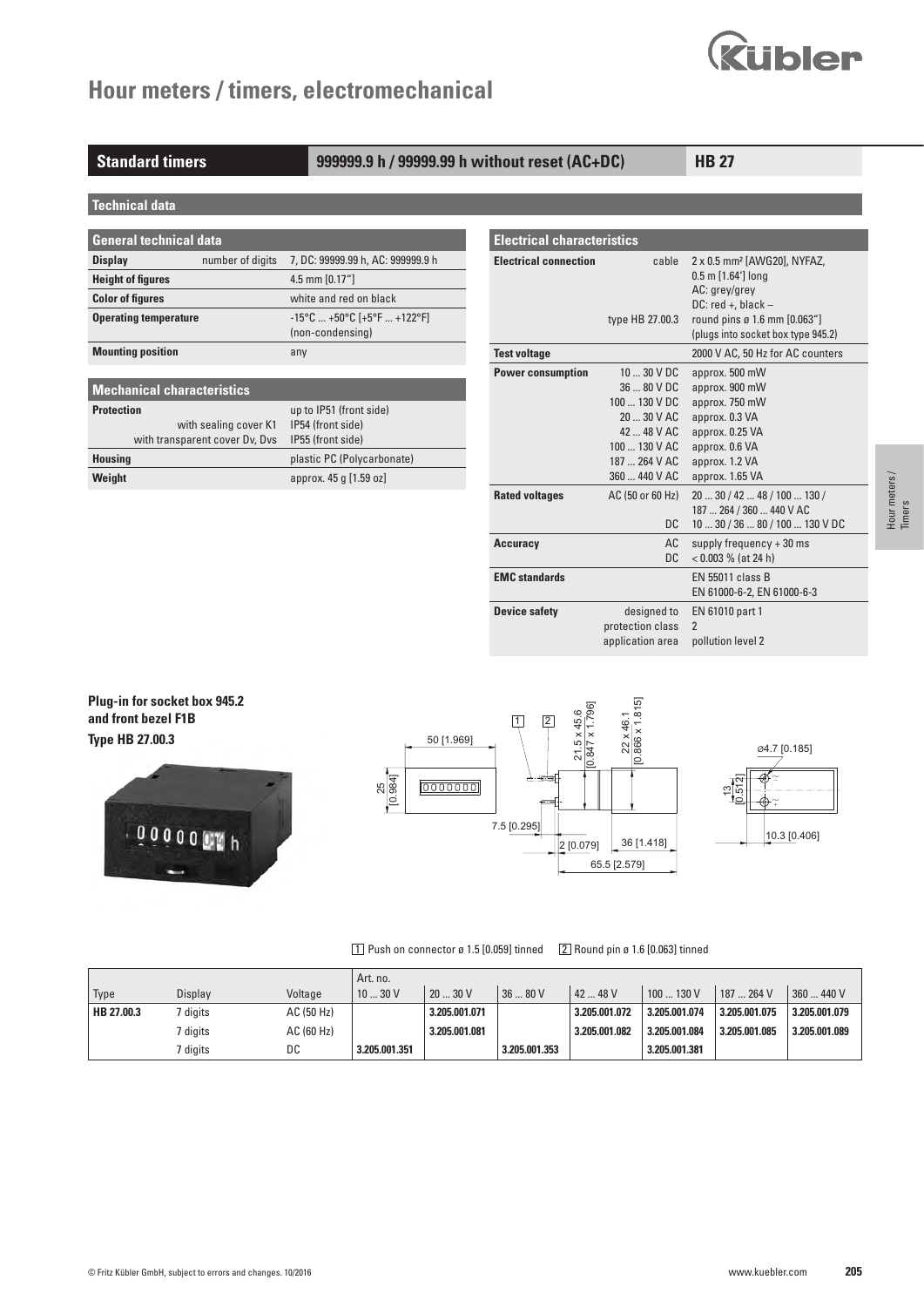

**Standard timers 999999.9 h / 99999.99 h without reset (AC+DC) HB 27**

**Screw mounting 56 x 40 [2.20 x 1.57] Type HB 27.10**



1 Connection cable, 2 x 0.5 mm² [AWG20], NYFAZ, 0.5 m [1.64'] long 2 Countersinking Af3, DIN 74

|                 |          |            | Art. no.      |               |               |               |               |               |               |
|-----------------|----------|------------|---------------|---------------|---------------|---------------|---------------|---------------|---------------|
| Type            | Displav  | Voltage    | 1030V         | 20  30 V      | 36  80 V      | 42  48 V      | 100  130 V    | 187  264 V    | 360  440 V    |
| <b>HB 27.10</b> | ' digits | AC (50 Hz) |               | 3.200.101.071 |               | 3.200.101.072 | 3.200.101.074 | 3.200.101.075 | 3.200.101.079 |
|                 | ' diaits | AC(60 Hz)  |               | 3.200.101.081 |               | 3.200.101.082 | 3.200.101.084 | 3.200.101.085 | 3.200.101.089 |
|                 | / digits | DC         | 3.200.101.351 |               | 3.200.101.353 |               | 3.200.101.381 |               |               |

**Clip mounting 53 x 28 [2.09 x 1.10] Type HB 27.20**





#### 1 Connection cable, 2 x 0.5 mm² [AWG20], NYFAZ, 0.5 m [1.64'] long

|                      |          |            | Art. no.                                            |               |               |               |               |               |               |
|----------------------|----------|------------|-----------------------------------------------------|---------------|---------------|---------------|---------------|---------------|---------------|
| Type                 | Display  | Voltage    | 1030V                                               | 12030V        | 3680V         | $4248$ V      | 100130V       | 187  264 V    | 360  440 V    |
| HB 27.20             | 7 digits | AC (50 Hz) |                                                     | 3.200.201.071 |               | 3.200.201.072 | 3.200.201.074 | 3.200.201.075 | 3.200.201.079 |
|                      | 7 digits | AC(60 Hz)  |                                                     | 3.200.201.081 |               | 3.200.201.082 | 3.200.201.084 | 3.200.201.085 | 3.200.201.089 |
|                      | 7 digits | DC         | 3.200.201.351                                       |               | 3.200.201.353 |               | 3.200.201.381 |               |               |
| Further stock types: |          |            | 187 264 V AC, flat pin 0.8 x 2.8 mm [0.031 x 0.11"] |               |               |               | 3.207.201.075 |               |               |